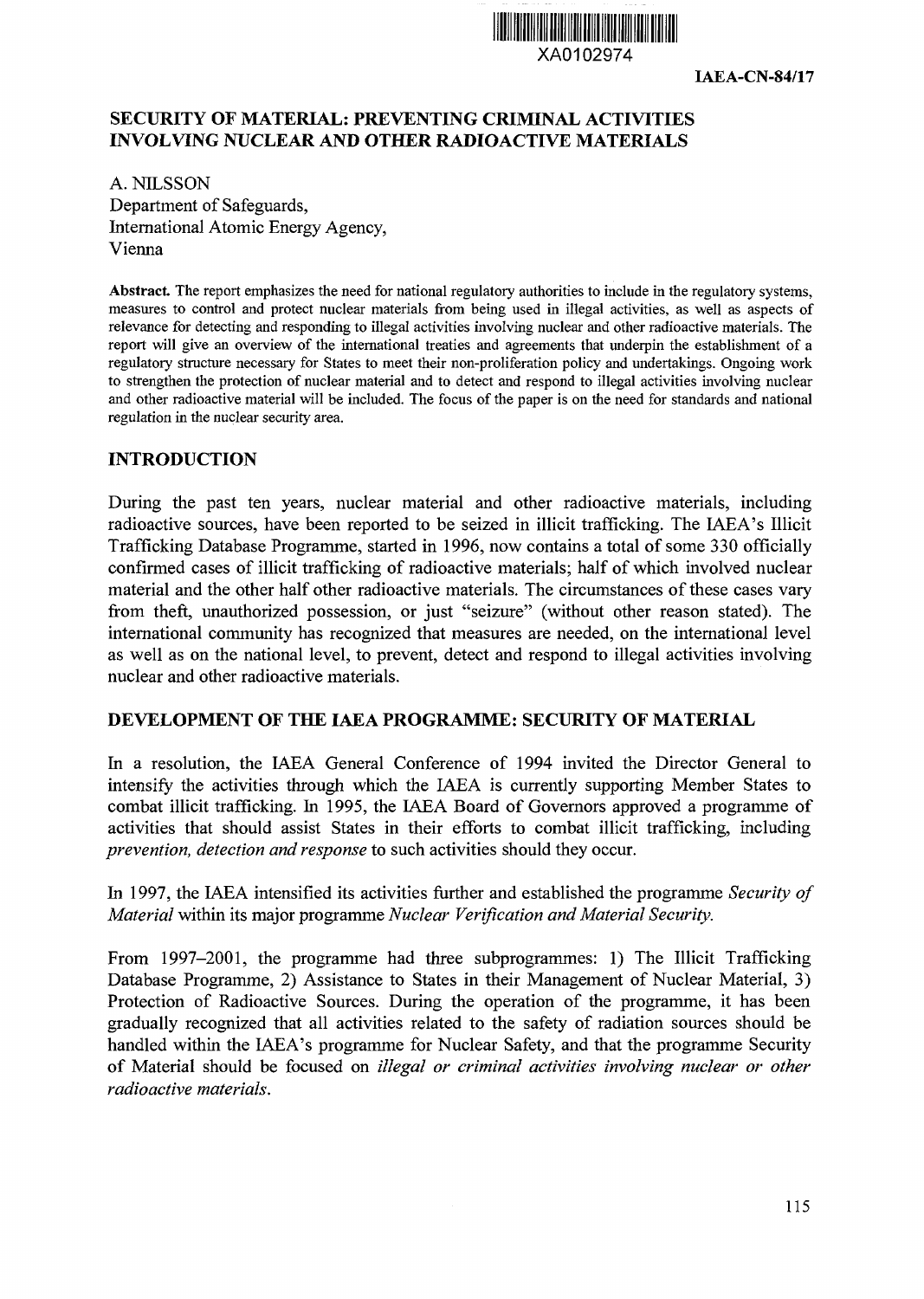Consequently, for the budget period 2002-3, the IAEA's programme Security of Material includes the following two subprogrammes: 1) Technical, Administrative and Regulatory Arrangements in Members States to Protect and Control Nuclear Material, and 2) Illegal Activities Involving Nuclear and Other Radioactive Materials.

# **INTERNATIONAL INSTRUMENTS CONTRIBUTING TO THE PREVENTION OF ILLEGAL ACTIVITIES INVOLVING NUCLEAR MATERIAL**

There is a global recognition that nuclear material, due to its fissile properties and potential use in nuclear weapons programmes, should be subject to strict regulatory arrangements for control and protection. The technical and administrative requirements in a State to maintain such control and protection of nuclear material and its use rest on:

- a) nuclear material accountancy and control;and
- b) physical protection of nuclear material and nuclear facilities

Several treaties, conventions and agreements reflect the legally binding undertakings by States in these areas, including the Treaty on the Non-Proliferation of Nuclear Weapons (NPT) and the Convention on the Physical Protection of Nuclear Material (CPPNM).

For other radioactive material, including radiation sources, the IAEA together with Member State expert, has developed a "Code of Conduct on the Safety and Security of Radioactive Sources", which has been discussed by the Board of Governors as part of the Action Plan for the Safety of Radiation Sources and Security of Radioactive Materials.

## THE NON-PROLIFERATION TREATY

The NPT opened for signature in 1968 and entered into force in 1970. It is the central component of the nuclear non-proliferation regime. Non-nuclear-weapon States undertook not to develop nuclear weapons and to accept international verification that their nuclear programmes were being used only for peaceful purposes. The IAEA was assigned the responsibility for verifying, through safeguards agreements, that this undertaking was being met. A non-nuclear-weapon State, party to the NPT, undertakes to declare *all* its nuclear material to the IAEA, and the IAEA undertakes to verify that the State *has* declared all its nuclear material. This is established in a *safeguards agreement* between the IAEA and the State. The purpose is to verify that nuclear material in the State has not been diverted to the manufacture of nuclear weapons or other nuclear explosive devices. A nuclear-weapon State, party to the NPT, undertakes not to contribute, with nuclear material or technology, to the development of nuclear weapons in a non-nuclear weapon State. The technical objective is to be able to detect, "in a timely manner", the diversion of "significant quantities" of nuclear material from a State's peaceful nuclear activities to the manufacture of nuclear weapons or other nuclear devices.

#### *Technical, Administrative and Regulatory Arrangements in the State*

A State has the sole responsibility for fulfilling its non-proliferation undertakings, including those in safeguards agreements. For this purpose, the State undertakes to maintain a system of accounting and control for all nuclear material to provide information on a) quantities, chemical and physical form of nuclear material, b) where and in what activities the material is used, and c) all transactions of nuclear material. This *State System for Accountancy and*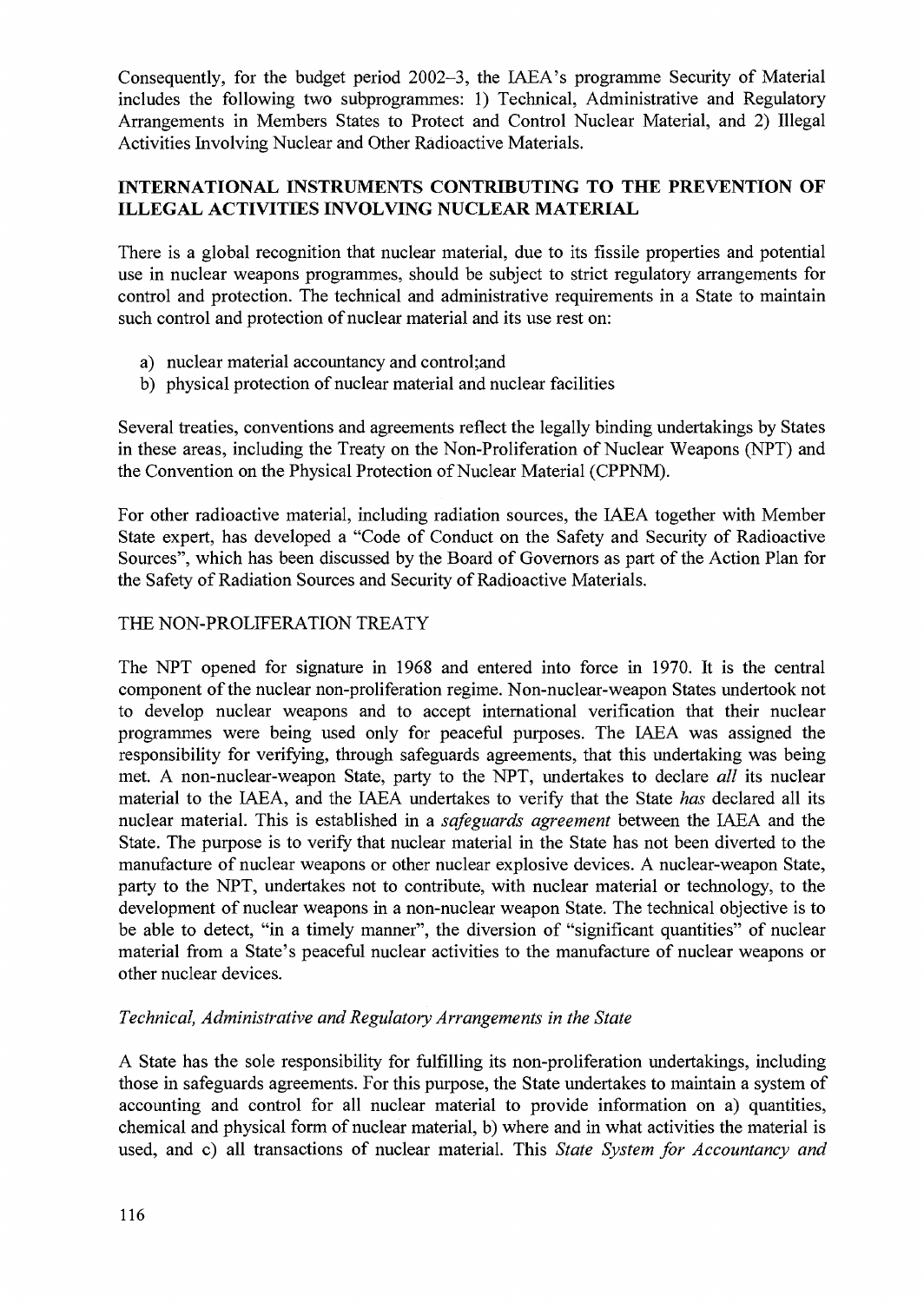*Control (SSAC)* is a set of technical and administrative objectives and functions that are to be applied by the State and by an operator of a nuclear facility or anyone else that uses nuclear material to facilitate the State in fulfilling its obligations.

The SSAC provides the technical basis for *early detection* of theft or removal of nuclear material from a nuclear facility, storage or transport. The SSAC also provides the information required to design and implement effective physical protection of the nuclear material, and also the necessary information of relevance for exports and imports of the material. For the State, the SSAC thereby obtains a multifunctional purpose.

To become fully effective, known by and implemented in a State, the requirements of the SSAC should be reflected in the national nuclear regulatory system.

## THE CONVENTION ON THE PHYSICAL PROTECTION OF NUCLEAR MATERIALS

While the NPT addresses nuclear non-proliferation at the State level, the CPPNM addresses the concern that nuclear material may be subject to *theft or other unauthorized removal* by subnational actors such as terrorist groups, criminal and politically motivated groups, and even individuals. The greatest challenge in building a nuclear explosive device remains in acquiring the weapon-usable nuclear material. While subnational groups or individuals are unlikely to have the means to manufacture nuclear material themselves, theft from established national sources may be a possible route for them for acquiring nuclear material. This could be by direct action or indirectly, by illicit trafficking. The physical protection of nuclear material, facilities and technology against theft or unauthorized diversion is, therefore, a nonproliferation issue.

The physical protection of nuclear materials, whether in use, in storage, or in nuclear transport, is a national responsibility.

The Convention, which came into force in 1987, is the central international instrument to protect nuclear material from theft or unauthorized removal. It requires States parties to make unlawful possession, use, etc., of nuclear material a criminal offence under national law and promotes international co-operation in the exchange of physical protection information. The States parties undertake to protect nuclear material during international transport at a certain agreed level depending on quantity and physical form of the material.

The requirements for protection of nuclear material in the CPPNM are limited to international nuclear transport.The Director General of the IAEA convened an open-ended expert meeting to discuss whether there was a need to revise the CPPNM in November 1999. The Expert Meeting will report to the Director General in May 2001.

#### *Technical, Administrative and regulatory arrangements in the State*

In order to promote uniform high standards for the protection of nuclear material, the IAEA provides the international community with recommendations on the requirements for physical protection of nuclear material against unauthorized removal whilst in use, transit, and storage in INFCIRC/225/Rev. 4; *The Physical Protection of Nuclear Material and Nuclear Facilities.* States implement these recommendations on a voluntary basis. The national system of physical protection defines the responsibilities at the State level and the (more technical) responsibilities that are to be fulfilled at the facility level. An important basis for a national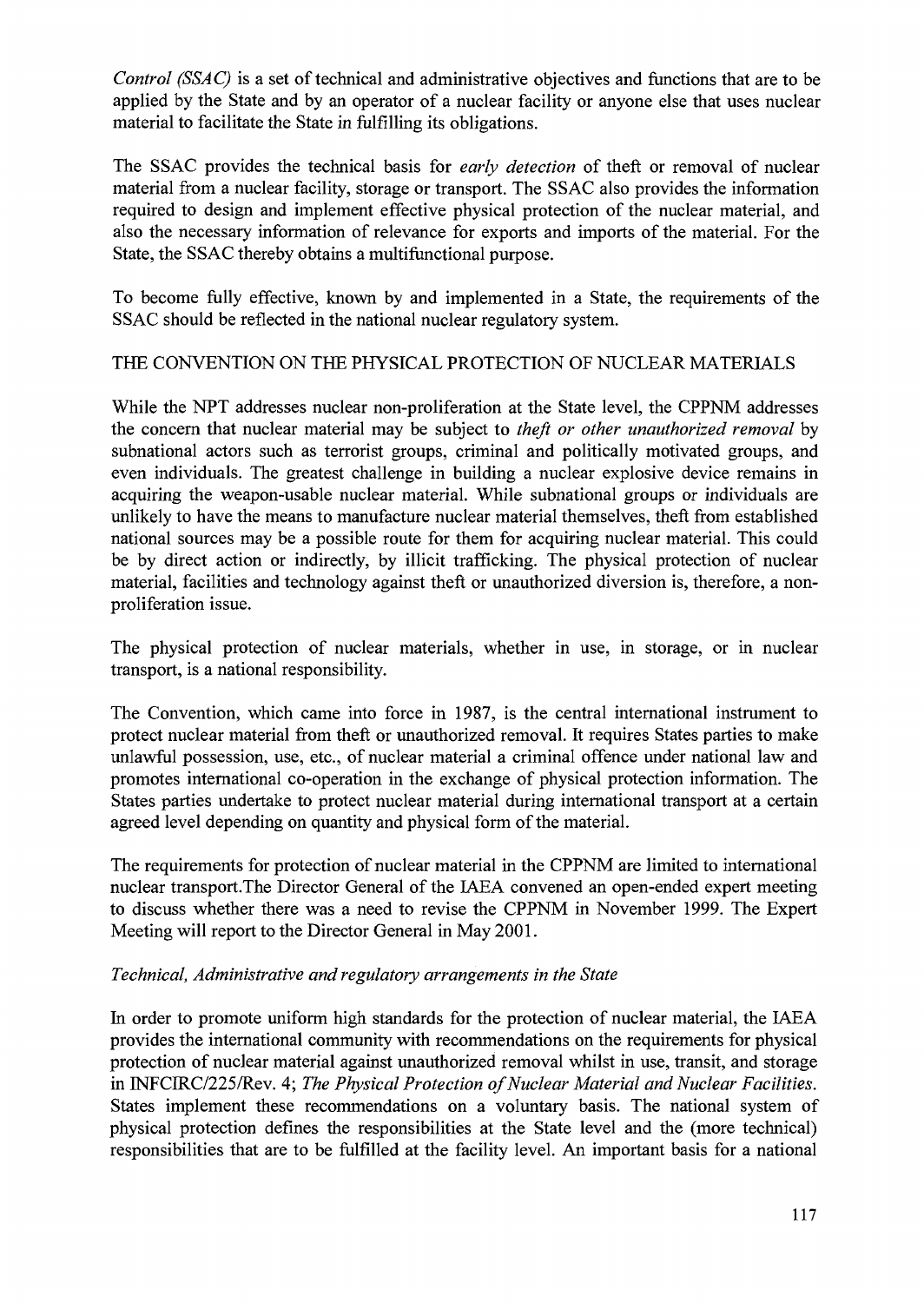physical protection system is the *threat assessment* which gives the basis for the measures to be implemented. INFCIRC/225/Rev. 4, underlines the need for a flexible approach in which the specific circumstances in a State may be taken into account.

The recommendations reflect a broad consensus among Member States on the requirements. The specific physical protection measures to be implemented at particular facilities are determined by the State taking into account factors specific to the State, including threat perception, economics, political infrastructure and culture. Most industrial and developing countries follow these recommendations in the establishment and operation of their physical protection systems.

In each State with nuclear activities, a national regulatory system for physical protection should be developed, which defines the appropriate physical, procedural and legislative measures for the protection of the material. The synergy between the physical protection system and the SSAC is recognized in that the SSAC provides the data on nuclear material that is needed for the design of the physical protection system. While the SSAC will enable early detection of theft or other unauthorized removal of nuclear material, the physical protection system will protect the material from such illicit activities.

# **DETECTING AND RESPONDING TO ILLEGAL ACTIVITIES INVOLVING NUCLEAR AND OTHER RADIOACTIVE MATERIALS**

## *Detection of radioactive materials*

The physical properties, the radiation, of radioactive materials make it possible to *detect* these materials when being used illegally, e.g. at borders. Most transports of radioactive materials emit some radiation at low levels. With radiation monitoring equipment, a customs officer may detect transports containing radioactive materials. The critical question for the officer on such an occasion is whether the transport is legitimate or not. Instructions on how to respond to the detection of radioactive materials should give clear guidance on measures to be performed when a signal has been received that a transport contains radioactive materials. In some cases, additional measurements will be needed, and the capability to perform such measurements should be available either at the border or on call.

In other cases, where radioactive material is seized in unauthorized possession, the characterization of the material is necessary in order to determine further actions. It is important that analytical capabilities are available, either domestically or regionally, for the characterization of the material seized.

#### *Responding to the detection or seizure of radioactive materials*

The seizure of nuclear or other radioactive materials e.g. in illicit trafficking, triggers a series of activities. Analysis of the material, arrangements for its safe and secure storage and investigative actions are to be undertaken. Different response activities are called for if nuclear material has been seized from those necessary if a radiation source has been seized or detected. Response manuals should give proper guidance for different cases.

#### *Technical and administrative arrangements in the State*

The national regulatory system should cover measures to detect and respond to illegal activities involving nuclear or other radioactive materials. The technical measures needed are